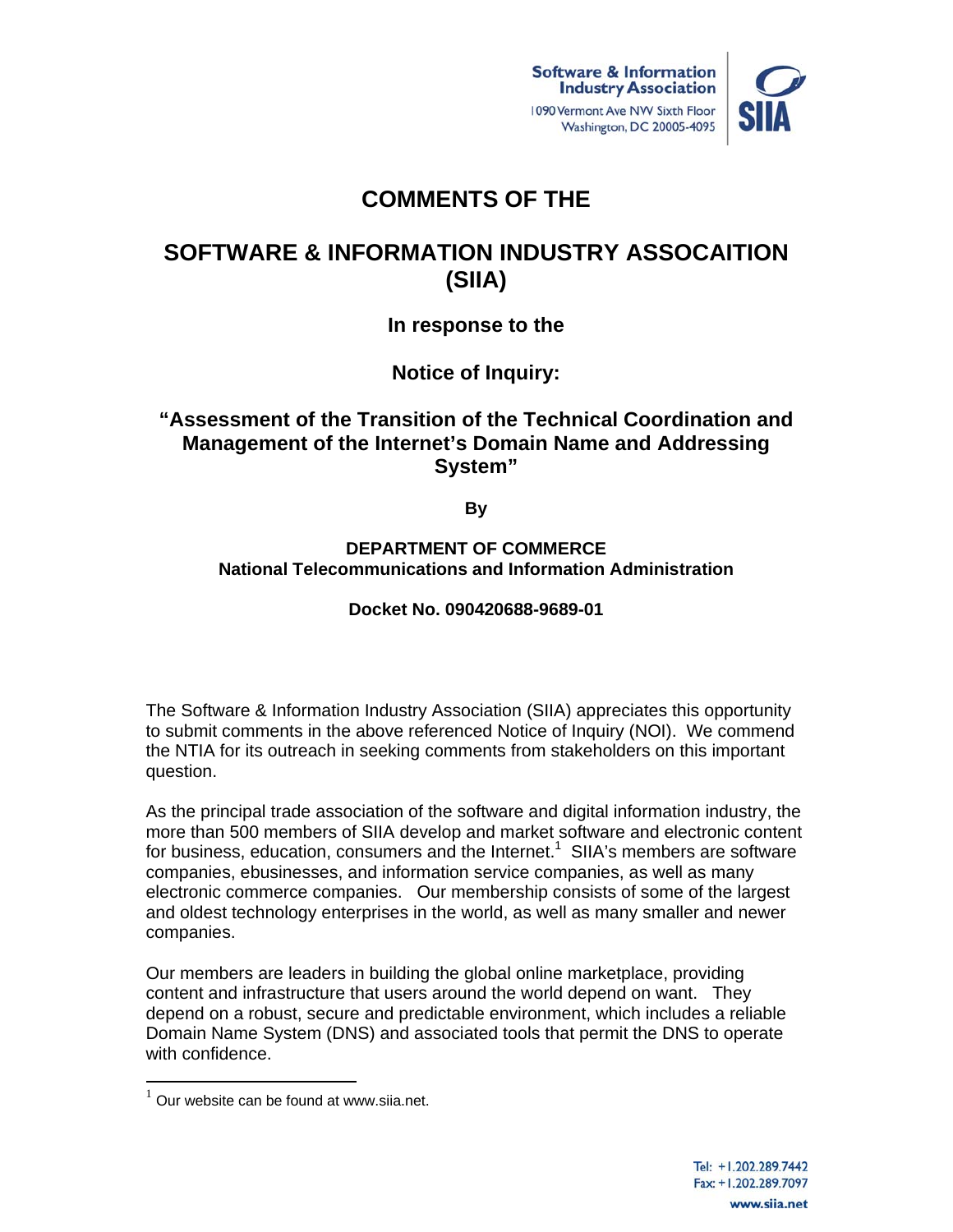SIIA, its member companies, and its staff have been involved in ICANN since its inception in 1998, serving in key roles (member of the Nominating Committee and as an officer in the Intellectual Property Constituency) as well commenting over the years on key policies that ICANN has proposed to undertake. $2$  SIIA has strongly supported the role of ICANN over those years, and we have continuously worked to enhance the capacity of ICANN to carry out its responsibilities. Those responsibilities are outlined in the Joint Project Agreement (JPA) that is the subject of this NOI and, just as significantly, are identified in the "DNS White Paper"<sup>3</sup>, the statement of policy on the privatization of the Internet Domain Name System (DNS) issued in June 1998.

#### **SUMMARY**

In our comments submitted during the mid-term review, $4$  SIIA put forward the view that terminating the JPA is, at best, premature and, in our view, misguided. In the subsequent months since that review, SIIA has continued to participate actively in ICANN efforts and watched closely to see whether there have been substantial and meaningful changes to the operation and governance of ICANN.

Unfortunately, despite some specific steps, our concerns remain essentially unaltered from last year. Rather, taking into account its commitments in the JPA, the implementation of the principles of the DNS White Paper, and the emerging challenges to maintaining a predictable and secure DNS, the road ahead should examine how the partnership between ICANN and the US Government should continue so as to improve ICANN's governance and work and to meet the challenges ahead.

## **THE FOUR PRINCIPLES**

 $^{2}$  See, by way of recent examples, "COMMENTS OF THE SOFTWARE & INFORMATION INDUSTRY ASSOCIATION (SIIA) on the Draft "New gTLDs Applicant Guidebook," submitted December 15, 2008, available at: http://forum.icann.org/lists/gtld-guide/pdfctWRsokIMz.pdf; "COMMENTS OF THE SOFTWARE & INFORMATION INDUSTRY ASSOCIATION (SIIA) on the New gTLD Applicant Guidebook Version 2 (V2)," submitted April 13, 2009, available at: http://forum.icann.org/lists/2gtldguide/pdfnb8lGiwhY6.pdf; "COMMENTS OF THE SOFTWARE & INFORMATION INDUSTRY ASSOCIATION (SIIA) on the "Preliminary Report of Dennis Carlton Regarding Impact of New gTLDs on Consumer Welfare" ("Consumer Welfare Report")," submitted April 17, 2009, available at: http://forum.icann.org/lists/competition-pricing-prelim/pdfThyKTMJGMH.pdf.<br>3 Statement of Policy: Management of Internet Names and Addresses (Docket Number: 980212036-

<sup>8146-02),</sup> released, June 5, 1998, found at:

http://www.ntia.doc.gov/ntiahome/domainname/6\_5\_98dns.htm.<br><sup>4</sup> COMMENTS OF THE SOFTWARE & INFORMATION INDUSTRY ASSOCAITION (SIIA) In response to the Notice of Inquiry: "The Continued Transition of the Technical Coordination and Management of the Internet's Domain Name and Addressing System: Midterm Review of the Joint Project Agreement" By U.S. DEPARTMENT OF COMMERCE National Telecommunications and Information Administration (NTIA)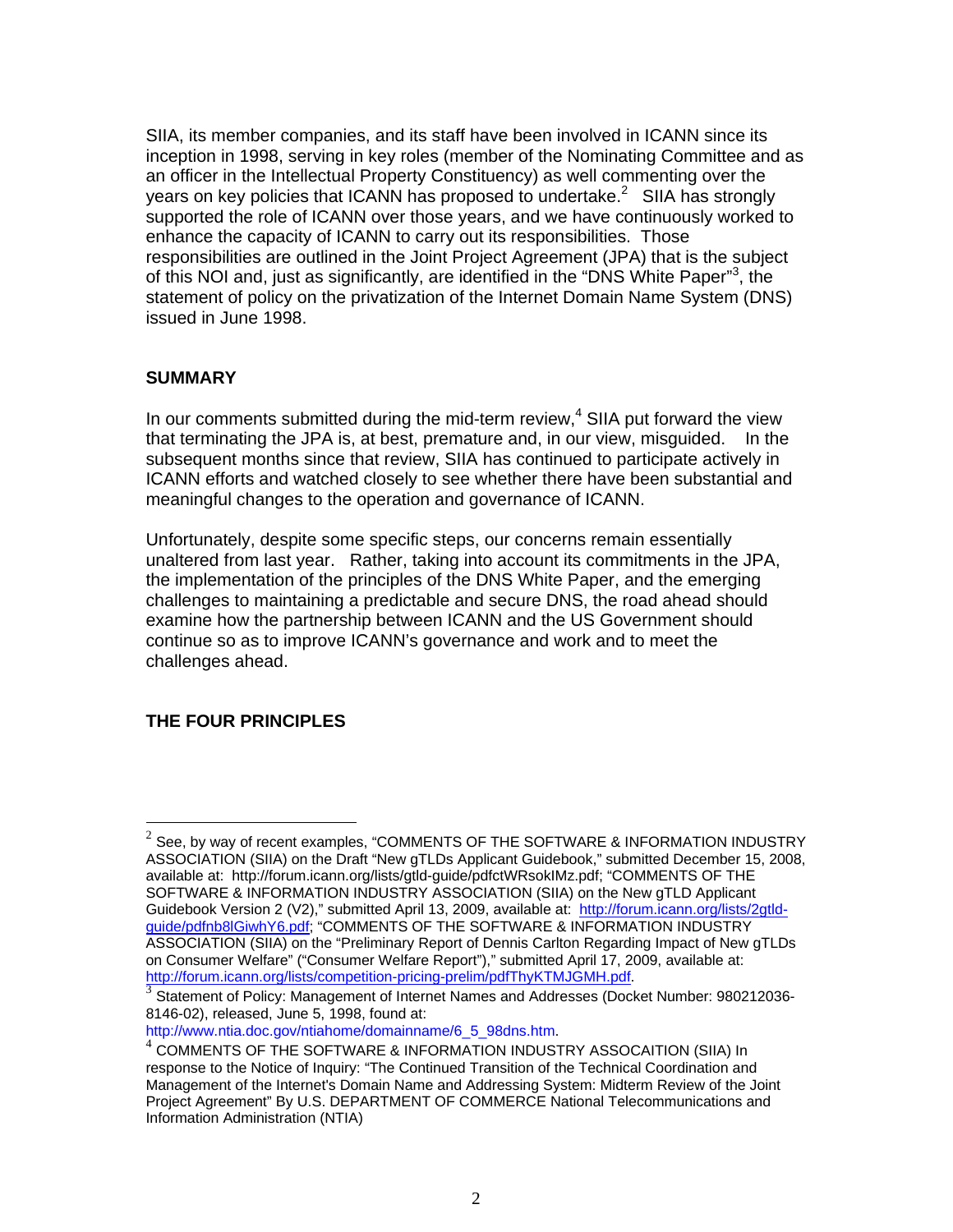The NOI asks if the four principles articulated in the DNS White Paper – stability; competition, private, bottom-up coordination; and representation – are still appropriate principles. In our view, the answer is a definitive 'yes.'

The NOI further inquires whether these core principles have been effectively integrated into ICANN's existing processes and structures. In our view, the answer is 'no.' There is no doubt that ICANN has, since its inception, been taking continuous steps to implement its responsibilities. But, that is not the question. Rather, the appropriate measurement at this stage is whether such principles – and ICANN's ability to operate and carry out its responsibilities – have been institutionally incorporated to a degree that there is confidence in ICANN as an independent multistakeholder body that is focused on its essential responsibilities of technical coordination and management of the DNS.

## **THE JPA PROCESS**

-

The NOI asks whether transition to the private sector is still the most appropriate model to increase competition and management of the DNS and, if so, are the processes and structures currently in place at ICANN sufficient to enable industry leadership and bottom-up policy making?

SIIA continues to believe that model of ICANN remains potentially a viable one, and, as originally stated, in the White Paper: "responsible, private-sector action is preferable to government control. A private coordinating process is likely to be more flexible than government and to move rapidly enough to meet the changing needs of the Internet and of Internet users."

The JPA established 10 responsibilities for ICANN, intended to make it a more stable organization with greater transparency and accountability in its procedures and decision making. The JPA establishes a partnership between ICANN and the US government that provides oversight of ICANN's procedures.<sup>5</sup> We take stock of some of the major items below.

 **Transparency and accountability**. The evidence continues to point to the need for a further, enhanced partnership by the U.S. Government and ICANN, since the effort to promote transparency and accountability is an on-going effort, and ICANN's commitment to create an even more transparent and accountable organization with the highest standards of governance is critical to its stability and growth. Based on our experience, we believe many roadblocks still exist to greater private sector participation, which is essential to ICANN fulfilling its role and building confidence. Moreover, steps that have been initiated, such as the proposed GNSO "reforms," will make the problem worse and are far from being implemented effectively.

 $^5$  A second contract between ICANN and the U.S. government controls additions to the root zone file, which governs DNS hierarchy of tables and servers translating domain names into Internet addresses. SIIA strongly believes that this contract will continue in place, regardless of what happens with JPA.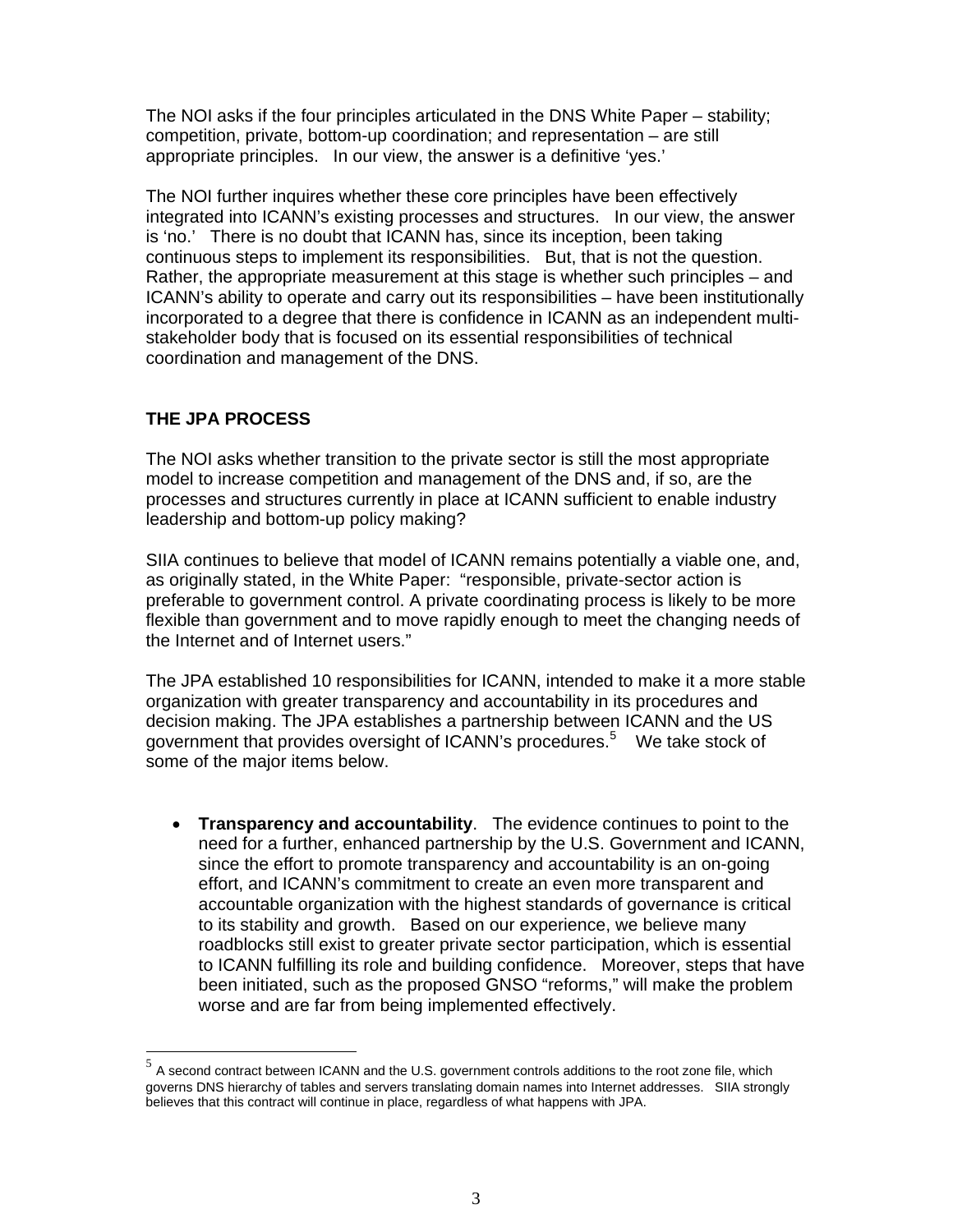- **Implementation of Multi-Stakeholder Model**. ICANN's own assessments on this point highlight the need for a continued, enhanced partnership with the US Government. While scheduled reviews are planned and underway (in some cases), the stark reality is that our industry is participating actively, through constituencies and in the public comment processes, but have deep concerns about whether our voice is being heard, particularly on matters that directly affect the ability of members to combat bad actors in the online world.
- **Contract compliance/enforcement**. SIIA recognizes that ICANN has taken initial steps – e.g., producing and publishing a report, and building a compliance department. However, such 'evidence' is far from documenting the on-going institutionalization of a program of effective contract compliance, as the lack of action in this regard directly affects the ability of our members, and other leaders in global eCommerce, to operate with confidence. It is our view that contract provisions (including but not limited to Whois obligations) are not effectively enforced.
- **Security and stability**. SIIA appreciates that ICANN recognizes that "ensuring the stable and secure operation of the Internet's unique identifier systems will continue to be ICANN's central mission."<sup>6</sup> However, that is not sufficient. Rather, it is concrete manifestation of the need to look ahead to the future challenges that the DNS faces through an updated partnership arrangement. As the US Government assesses how best to continue the partnership, an important question is whether ICANN is doing all it can to proactively adopt and enforce DNS policies that respond to and combat stability threats such as phishing and domain tasting?
- **Top Level Domain Management.** SIIA has been closely involved and observing the roll out of new gTLDs, and actively commenting on the various draft guidebooks for applicants. We recognize the positive step taken by the ICANN Board to establish the Implementation Recommendation Team (IRT) to address one of the four key 'outstanding' issues, even as progress on (or even, in some cases, a plan to address) the other three issues is wanting. It is our view that the process of evaluating new TLD's and the resulting expansion has not promoted confidence, but rather confusion on the part of key stakeholders. SIIA also notes that the economic study on the competition issues of gTLDs, which the ICANN Board called for almost 2.5 years ago, has still not been undertaken, and the recalcitrance on the part of ICANN staff to undertake this is remarkable.<sup>7</sup> As we commented during the review of the DAGv2, SIIA notes, again, our industry's attempt to actively participate, but our experience does not convince us that ICANN has institutionalized its consideration of new TLD's in a manner that takes into

 $6$  Citing Article I, Section 1 of ICANN's Bylaws at http://www.icann.org/general/bylaws.htm#I.

 $7$  On June 6<sup>th</sup>, ICANN released a "final" report on competition prepared by Prof. Carlton. It appears, in large part, to be essentially the draft report released early this spring that was widely criticized. SIIA notes that the "final" report includes the statement by Prof. Carlton to the effect that the direction given by the ICANN Board remains an "interesting question", but nonetheless concludes that "evaluation of the impact of ICANN's gTLD proposal on consumer welfare does not depend on the answer to this question." See para. 9, p. 4, available at: http://www.icann.org/en/topics/new-gtlds/carlton-reproposed-mechanism-05jun09-en.pdf.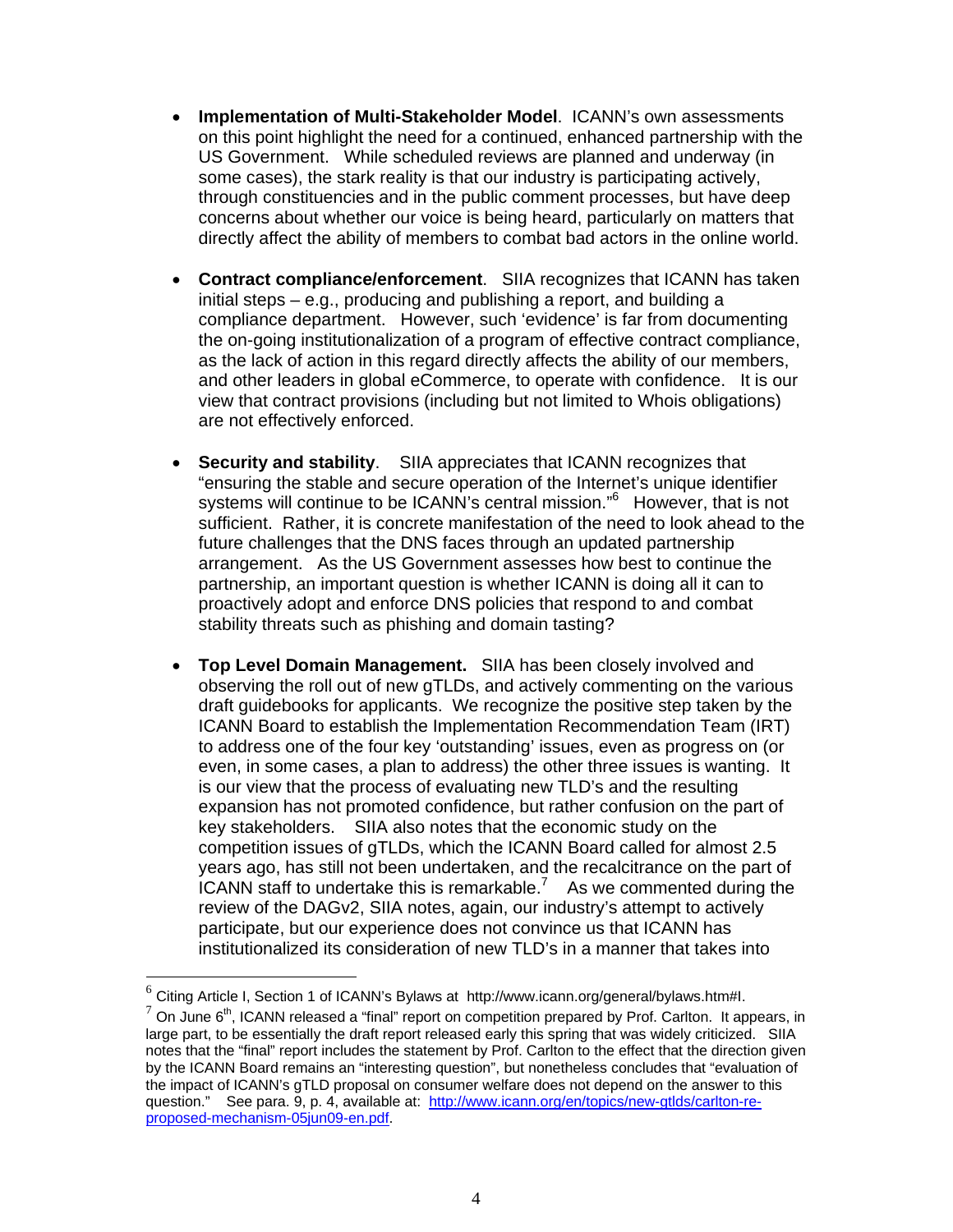account the stability/security and governance impacts of quickly adding dozens of new TLDs.

Taking into account the points above, as well as the further steps that ICANN needed to take to increase institutional confidence related to long-term stability, stakeholder participation, increased contract compliance, and enhanced competition, the NOI asks whether sufficient progress has been made for the transition to take place by September 30, 2009. Based on our review of the implementation of the JPA, the answer is 'no.' Indeed, there is much unfinished business in ICANN's operations and agenda that suggests that a formal closure in "transition" is not ripe at this time, or in the foreseeable future.

In our comments submitted during the Mid-term review, SIIA urged the USG to initiate discussions with ICANN on what should be the elements and structure of its on-going partnership with ICANN, taking into account ICANN's implementation of its commitments in the JPA and the principles laid out in the "DNS White Paper." We reiterate that recommendation here.

To restate the obvious, assessing a checklist of responsibilities should not be singularly determinative of whether the goals of the JPA have been met. The current situation is one where the current operation of ICANN is far from ready to become "fully independent." It is the view of SIIA that it is essential to remember why these responsibilities are included in the JPA in the first place: to promote and encourage "*private sector leadership in the innovation and investment that has characterized the development and expansion of the Internet around the globe*" 8 This objective is also at the core of the DNS White Paper, which laid out the principles upon which ICANN was recognized as the entity to take on transition of the DNS from the National Science Foundation.

## **SERIOUS THREATS REMAIN TO THE ICANN MODEL**

The NOI inquires whether sufficient safeguards are in place to ensure the continued security and stability of the Internet DNS, private sector leadership, and that all stakeholder interests are adequately taken into account. SIIA recognizes that ICANN has taken some steps in all of these areas, but based on our review of the threats and challenges facing ICANN as an organization and as a model for coordinating technical issues on a global basis, SIIA has identified the following challenges that remain unaddressed:

• ICANN's current structure makes it dependent on revenue from precisely the entities that it seeks to oversee, the registrars and registries. Without the US Government as a partner, the risk that the "funders" of ICANN will dominate the "oversight" functions of ICANN mounts, and will ultimately make ICANN unable to achieve its responsibilities as outlined in the DNS White Paper.

<sup>&</sup>lt;sup>8</sup> Joint Project Agreement, at

www.ntia.doc.gov/ntiahome/domainname/agreements/jpa/ICANNJPA\_09292006.htm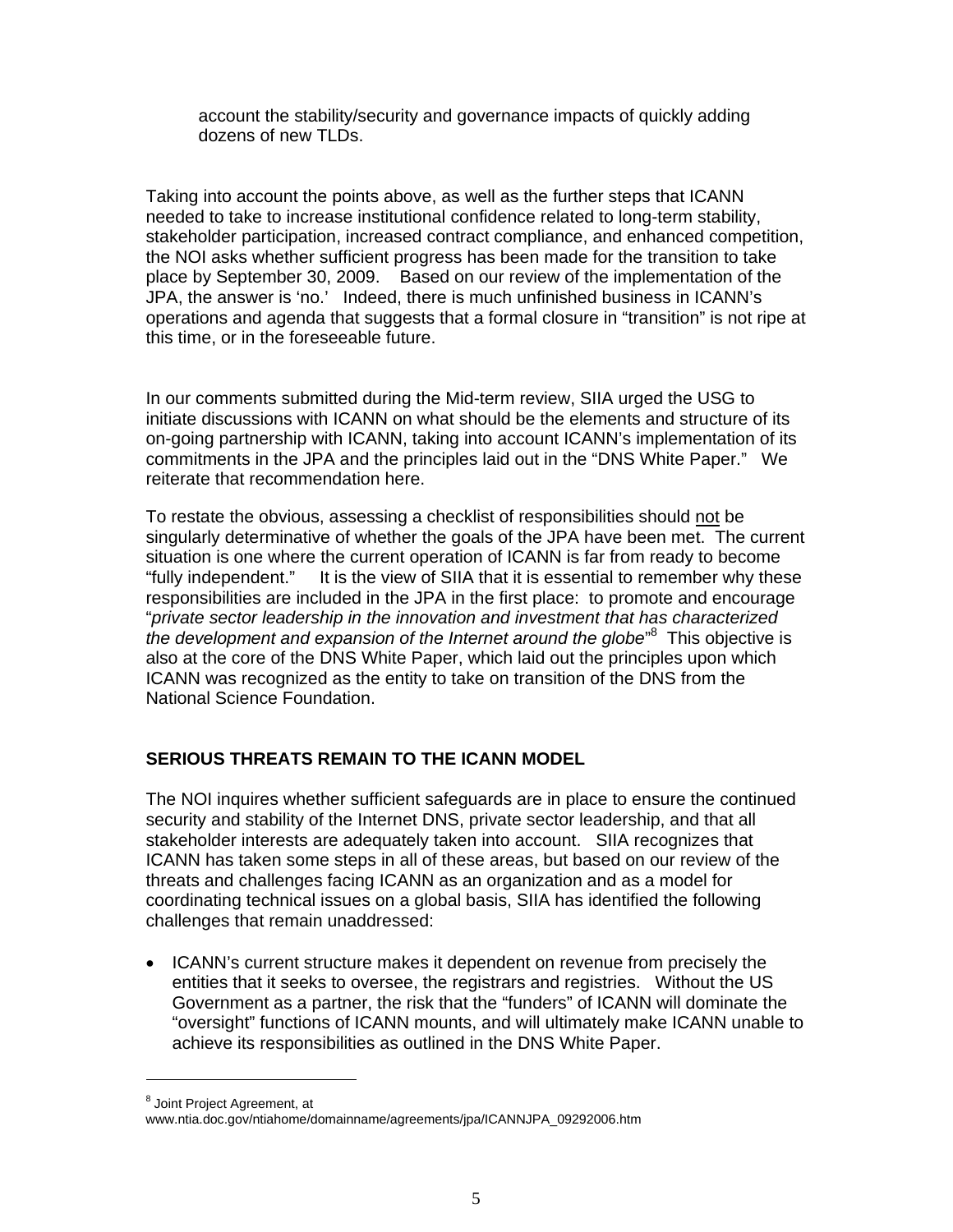- It is well reported that various public authorities (including national and regional governments, as well as treaty-based organizations) have, over the course of many years, been unsupportive of ICANN, both as a model for carrying out the functions outlined in the DNS White Paper and its current organization. The JPA, and its predecessor arrangements, have been an essential stabilizing force in this regard. In the period since the mid-term Review, this concern has grown rather than abated.
- Of deeper concern, these public authorities do not appear to be merely calling for the elimination of the U.S. government's partnership with ICANN. Rather, the statements also appear to call for greater control of ICANN through either international treaty or some other intergovernmental arrangement that would supersede the critical role of the private sector and substitute, instead, increased governmental direction. SIIA is concerned that this could result in a number of detrimental harms, including the confidence in the DNS, as well as an environment that fails to promote innovation and investment in online business.

#### **INSTITUTIONALIZING ICANN**

NTIA should be cognizant that termination of the JPA would send, whether intentional or unintentional, the signal that ICANN has, in fact, satisfactorily undertaken its responsibilities as expected, institutionalized the principles in the White Paper, and otherwise demonstrated that it can promote confidence and stability in the DNS. With due respect to the steps that ICANN has taken since the Mid-Term Review, nothing in the record indicates that this is the case.

In our Mid-Term Review comments, we urged that steps be taken to begin working toward the next chapter in the partnership between the U.S. Government and ICANN. We believe that the unique and special relationship between the Department of Commerce and ICANN should not terminate on September 30, 2009.

Rather, as progress is sought on the continued transition of ICANN, a binding, concrete arrangement (which is more than the Report currently envisioned in the JPA) must be undertaken to:

- Effectively institutionalize ICANN independence, protect it from takeover by financial interests, and preclude it from being effectively captured by other government and quasi-governmental organizations. This will likely require some form of binding document, founded in the ICANN bylaws, to effectively describe ICANN's Mission and its detailed obligations to community stakeholders, and to institutionalize the core principle of private-sector leadership. In order to build confidence, such steps should include changes to ICANN's board to ensure substantial representation of non-contracted business and commercial interests.
- Ensure a culture of compliance where ICANN effectively polices the conduct of its contracted parties.